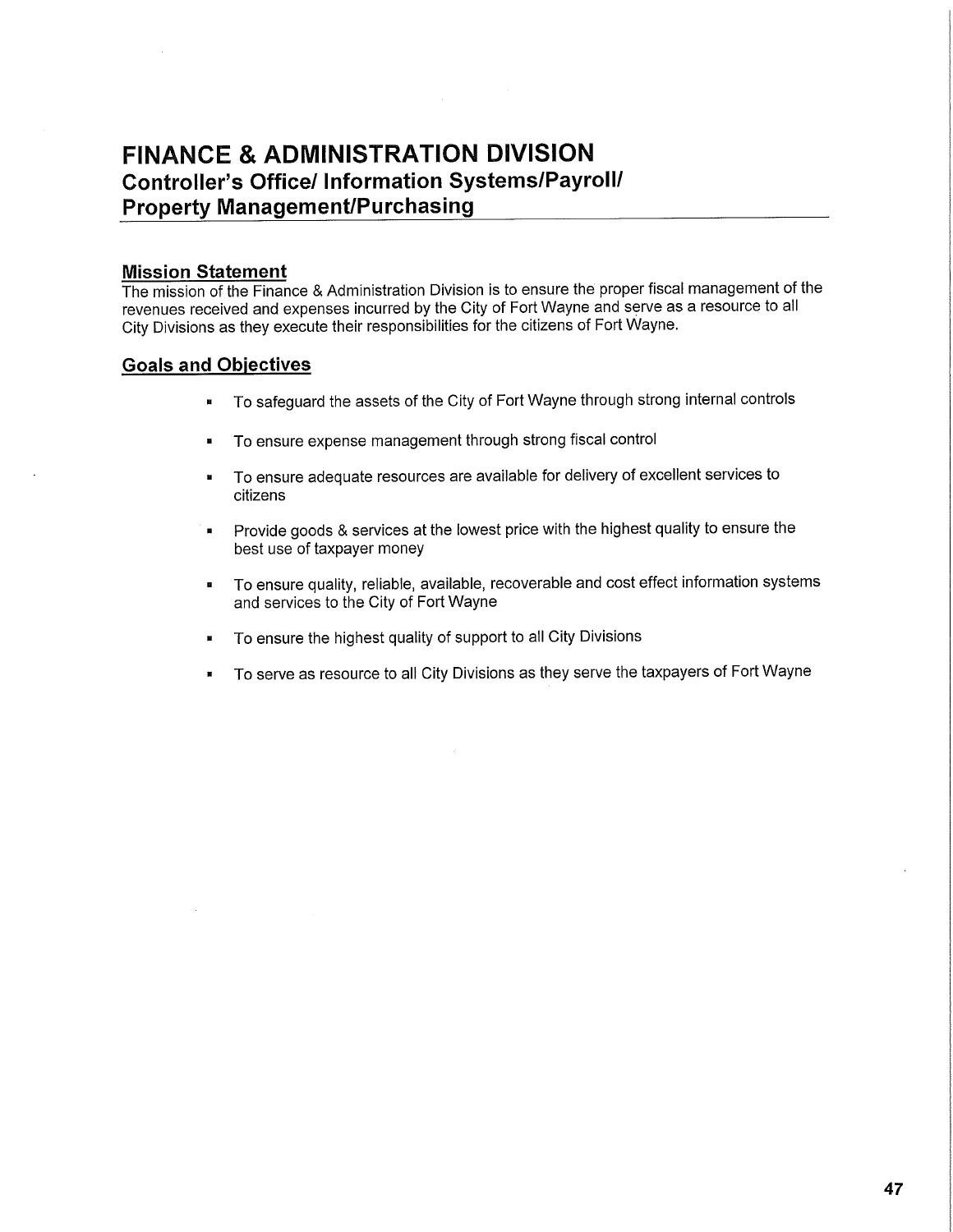#### FINANCE ADMIN Dept # 0002 2014 BUDGET COMPARISON

 $\mathcal{A}^{\mathcal{A}}$ 

|                                     | 2012<br><b>ACTUAL</b> | 2013<br>ACTUAL<br><b>THRU</b><br>30-Jun-2013 | 2013 REVISED<br><b>BUDGET</b> | 2014<br><b>SUBMITTED</b> | \$ INCREASE<br>(DECREASE)<br><b>FROM 2013</b><br><b>REVISED</b> | % CHANGE<br><b>FROM 2013</b><br><b>REV TO 2014</b> |
|-------------------------------------|-----------------------|----------------------------------------------|-------------------------------|--------------------------|-----------------------------------------------------------------|----------------------------------------------------|
| 5111 TOTAL WAGES                    | 1,503,742             |                                              | 1,554,284                     | 1,554,756                | 472                                                             | 0.03%                                              |
| 5131 PERF - EMPLOYERS SHARE         | 150,418               |                                              | 163,029                       | 173,204                  | 10,175                                                          |                                                    |
| 5132 FICA                           | 111,125               |                                              | 124,709                       | 118,965                  | (5, 744)                                                        |                                                    |
| 5134 LIFE MEDICAL & HEALTH INSURAN  | 330,400               |                                              | 330,400                       | 306,800                  | (23,600)                                                        |                                                    |
| 5136 UNEMPLOYMENT COMPENSATION      | 1,590                 |                                              | 1,629                         | 1,550                    | (79)                                                            |                                                    |
| 5137 WORKERS COMP INSURANCE         | 2,725                 |                                              | 1,740                         | 3,494                    | 1,754                                                           |                                                    |
| 513A PERF - EMPLOYEES/PD BY CITY    | 45,125                |                                              | 48,921                        | 46,371                   | (2, 550)                                                        |                                                    |
| 513R RETIREES HEALTH INSURANCE      | 11,800                |                                              | 23,600                        | 11,800                   | (11, 800)                                                       |                                                    |
| 5161 WAGE SETTLEMENT/SEVERANCE PAY  | 15,415                |                                              |                               |                          |                                                                 |                                                    |
| <b>Total 5100</b>                   | \$2,172,340           | \$1,051,275                                  | \$2,248,312                   | \$2,216,940              | (\$31,372)                                                      | $-1.40%$                                           |
| 5212 STATIONERY & PRINTED FORMS     | 20,400                |                                              | 30,979                        | 28,237                   | (2, 742)                                                        |                                                    |
| 5213 COMPUTER SUPPLIES              | 4,943                 |                                              | 4,080                         | 4,080                    |                                                                 |                                                    |
| 5219 OTHER OFFICE SUPPLIES          | 15,122                |                                              | 22,146                        | 20,146                   | (2,000)                                                         |                                                    |
| 5231 GASOLINE                       | 807                   |                                              | 891                           | 1,383                    | 492                                                             |                                                    |
| 5232 DIESEL FUEL / FUEL OIL         | 1,087                 |                                              |                               |                          |                                                                 |                                                    |
| 5263 OTHER EQUIPMENT REPAIR PARTS   | 186                   |                                              | 300                           | 300                      |                                                                 |                                                    |
| 5299 OTHER MATERIALS & SUPPLIES     | 89,371                |                                              | 97,160                        | 133,160                  | 36,000                                                          |                                                    |
| <b>Total 5200</b>                   | \$131,916             | \$41,572                                     | \$155,556                     | \$187,306                | \$31,750                                                        | 20.41%                                             |
| 5310 JOINT TASK FORCE               | 152,062               |                                              | 372,939                       |                          | (372, 939)                                                      |                                                    |
| 5314 CONSULTANT SERVICES            | 2,051,156             |                                              | 2,025,416                     | 2,044,326                | 18,910                                                          |                                                    |
| 5315 APPRAISALS & INSPECTIONS       |                       |                                              | 5,000                         | 5,000                    |                                                                 |                                                    |
| 531C AUDIT FEES                     | 15,492                |                                              | 20,000                        | 20,000                   |                                                                 |                                                    |
| 531H BANK SERVICE CHARGES           | 23,081                |                                              | 420                           | 23,000                   | 22,580                                                          |                                                    |
| 531K SEMINAR FEES                   | 6,425                 |                                              | 11,374                        | 15,728                   | 4,354                                                           |                                                    |
| 531M SECURITY SERVICES              | 156,553               |                                              | 170,000                       | 181,040                  | 11,040                                                          |                                                    |
| 5322 POSTAGE                        | 9,877                 |                                              | 15,451                        | 15,451                   |                                                                 |                                                    |
| 5323 TELEPHONE & TELEGRAPH          | 510,976               |                                              | 436,000                       | 447,439                  | 11,439                                                          |                                                    |
| 5324 TRAVEL EXPENSES                | 5,747                 |                                              | 4,750                         | 7,050                    | 2,300                                                           |                                                    |
| 5326 MILEAGE                        | 1,125                 |                                              | 1,500                         | 1,500                    |                                                                 |                                                    |
| 532C CELL PHONE                     | 2,855                 |                                              | 2,218                         | 3,458                    | 1,240                                                           |                                                    |
| 532L LONG DISTANCE CHARGES          | 6,788                 |                                              | 5,000                         | 9,060                    | 4,060                                                           |                                                    |
| 5331 PRINTING OTHER THAN OFFC SUPPL | 6,747                 |                                              | 9,000                         | 6,000                    | (3,000)                                                         |                                                    |
| 5332 PUBLIC OF LEGAL NOTICES/ADVTER | 1,385                 |                                              | 2,461                         | 2,311                    | (150)                                                           |                                                    |
| 5342 LIABILITY INSURANCE            | 38,882                |                                              | 36,211                        | 38,889                   | 2,678                                                           |                                                    |
| 5351 ELECTRICITY                    | 198,932               |                                              | 220,540                       | 232,815                  | 12,275                                                          |                                                    |
| 5352 NATURAL GAS                    | 34,347                |                                              | 55,000                        | 39,501                   | (15, 499)                                                       |                                                    |
| 5353 WATER                          | 28,187                |                                              | 10,000                        | 16,696                   | 6,696                                                           |                                                    |
| 5354 SEWAGE                         | 140                   |                                              | 10,372                        | 372                      | (10,000)                                                        |                                                    |
| 5361 CONTRACTED BLDG & STRUCT REPAI | 40,707                |                                              |                               |                          |                                                                 |                                                    |
| 5363 CONTRACTED OTHER EQUIPMT REPAI | 58,522                |                                              | 20,350                        | 17,090                   | (3,260)                                                         |                                                    |
| 5364 CONTRACTED GROUND & SURFC RPR  | 64,835                |                                              | 38,763                        | 38,763                   |                                                                 |                                                    |
| 5365 JANITORIAL & LAUNDRY SERVICE   | 212,083               |                                              | 307,638                       | 244,400                  | (63, 238)                                                       |                                                    |